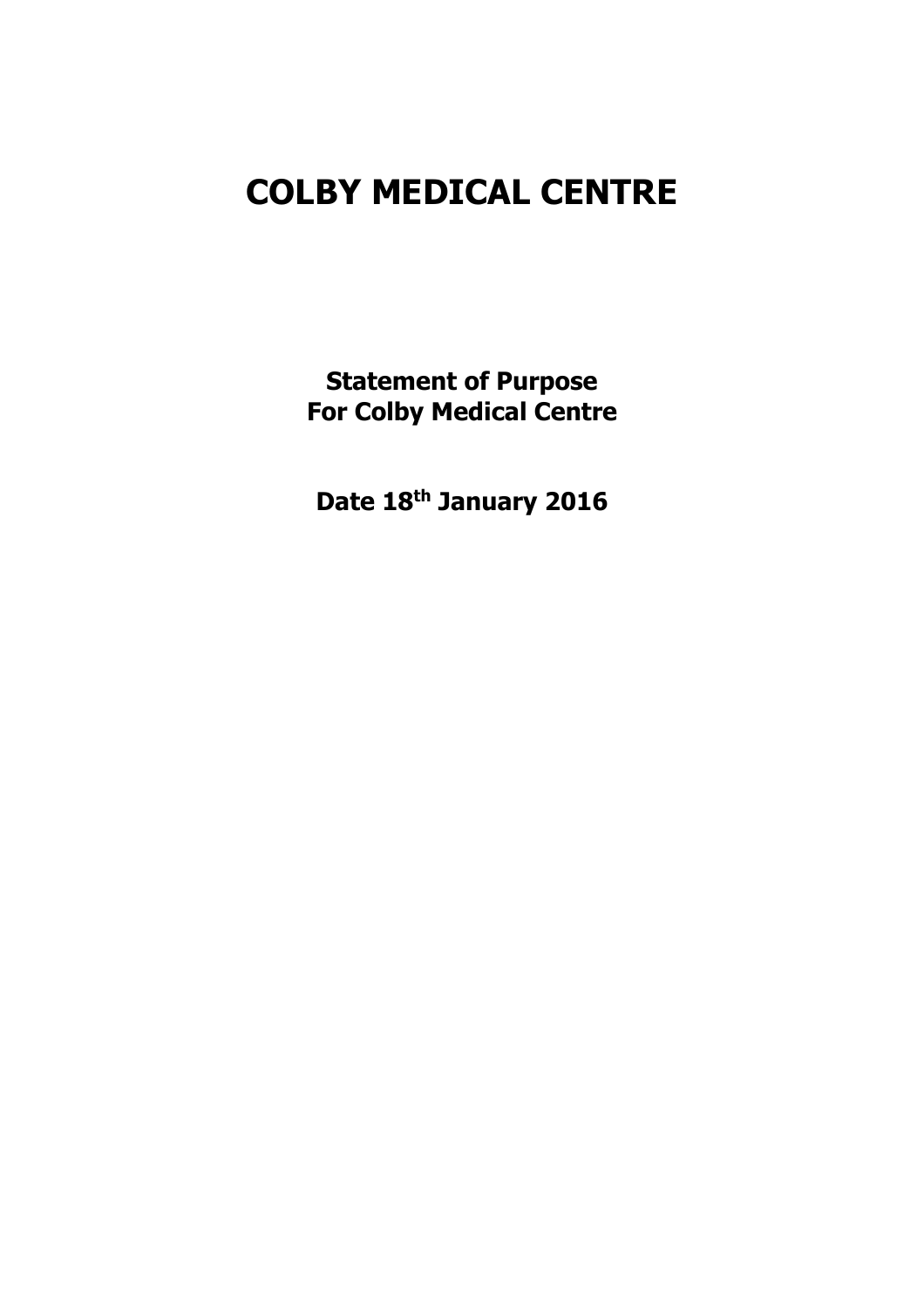# Outcome 15 – Statement of Purpose

## REGULATED ACTIVITIES

- Treatment of disease, disorder or injury
- Maternity and midwifery services

## RESPONSIBILITIES

| <b>Aspect</b>                                                                                       | <b>Overall responsibility</b> | <b>Delegated control</b>                     |
|-----------------------------------------------------------------------------------------------------|-------------------------------|----------------------------------------------|
| Statement of Purpose $-$ Mrs Sandra Kanczes-Daly<br>Preparation, publication and<br>periodic review |                               | <b>ANN CULLEN</b><br><b>Practice Manager</b> |

# Checklist for Outcome 15

| <b>ASPECT</b>               | <b>REQUIREMENT</b>                     | <b>CHECKED AND</b><br><b>PRESENT Y/N</b> |
|-----------------------------|----------------------------------------|------------------------------------------|
| <b>Statement of Purpose</b> | Prepared and checked                   |                                          |
|                             | Scheduled review planned and carried   |                                          |
|                             | out                                    |                                          |
|                             | CQC advised of any revisions within 28 |                                          |
|                             | days of the revision                   |                                          |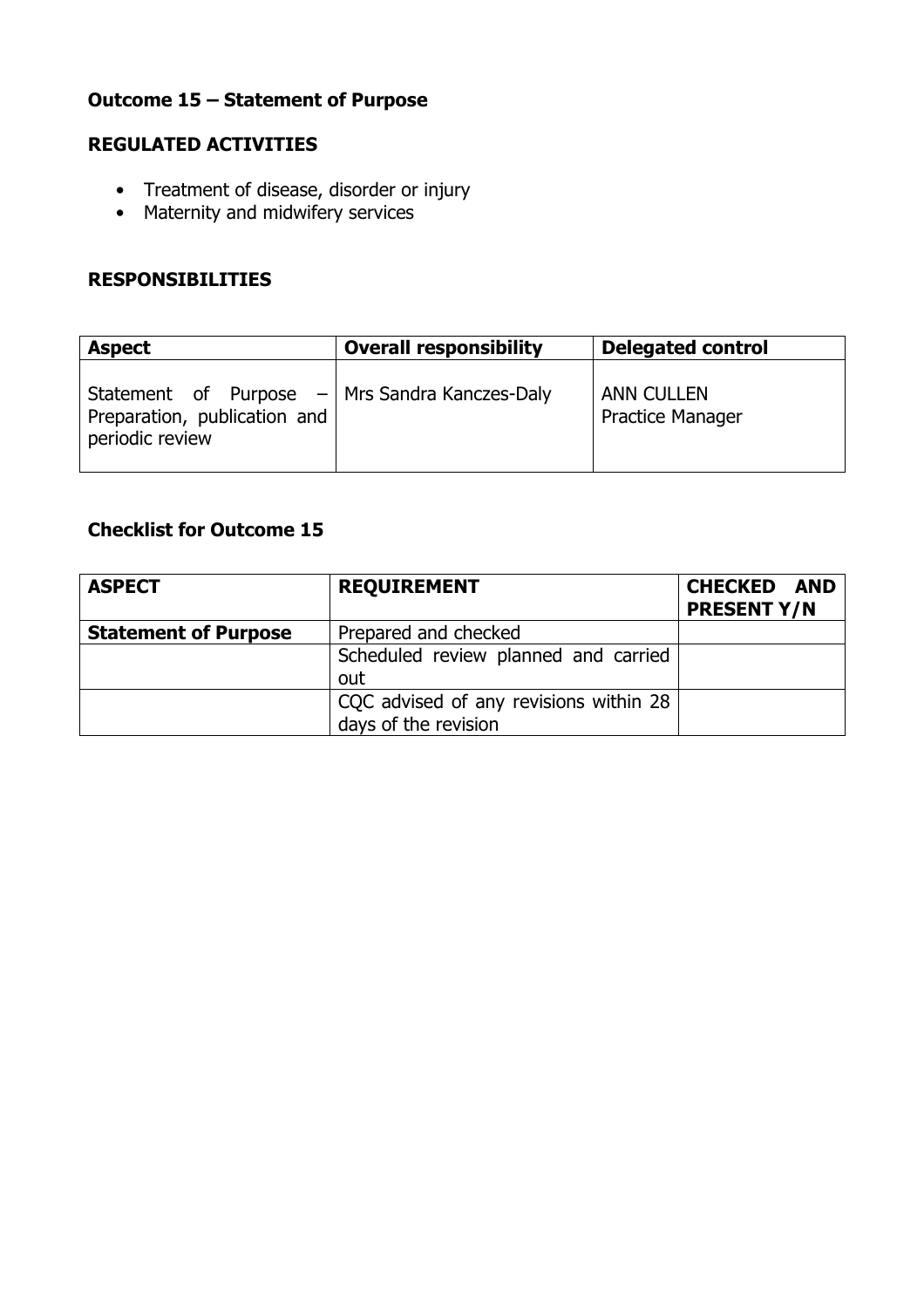| <b>Statement of purpose</b><br>Health and Social Care Act 2008 |   |                       |           |      |              |
|----------------------------------------------------------------|---|-----------------------|-----------|------|--------------|
| <b>Version</b>                                                 | 3 | <b>Date</b><br>review | <b>of</b> | next | January 2017 |

### Service provider

Full name, business address, telephone number and email address of the registered provider:

| <b>Name</b>           | Mrs Sandra Kanczes-Daly            |  |
|-----------------------|------------------------------------|--|
| <b>Address line 1</b> | <b>Colby Medical Centre</b>        |  |
| <b>Address line 2</b> | The Bluebell Centre                |  |
| Town/city             | Huyton                             |  |
| <b>County</b>         | Merseyside                         |  |
| <b>Post code</b>      | L36 7XY                            |  |
| <b>Email</b>          | Sandra.Kanczesdaly@knowsley.nhs.uk |  |
| <b>Main Telephone</b> | 0151-244-3290                      |  |
| <b>Web Site</b>       | www.colbymedical.co.uk             |  |

## ID numbers

Where this is an updated version of the statement of purpose, please provide the service provider and registered manager ID numbers:

| <b>Service provider ID</b> | 1-199779642                              |  |
|----------------------------|------------------------------------------|--|
| <b>Registered</b><br>ID    | <b>manager</b>   Mrs Sandra Kanczes-Daly |  |

Statement of Purpose Part 1 Colby Medical Centre

Statement of Purpose Part 4 Colby Medical Centre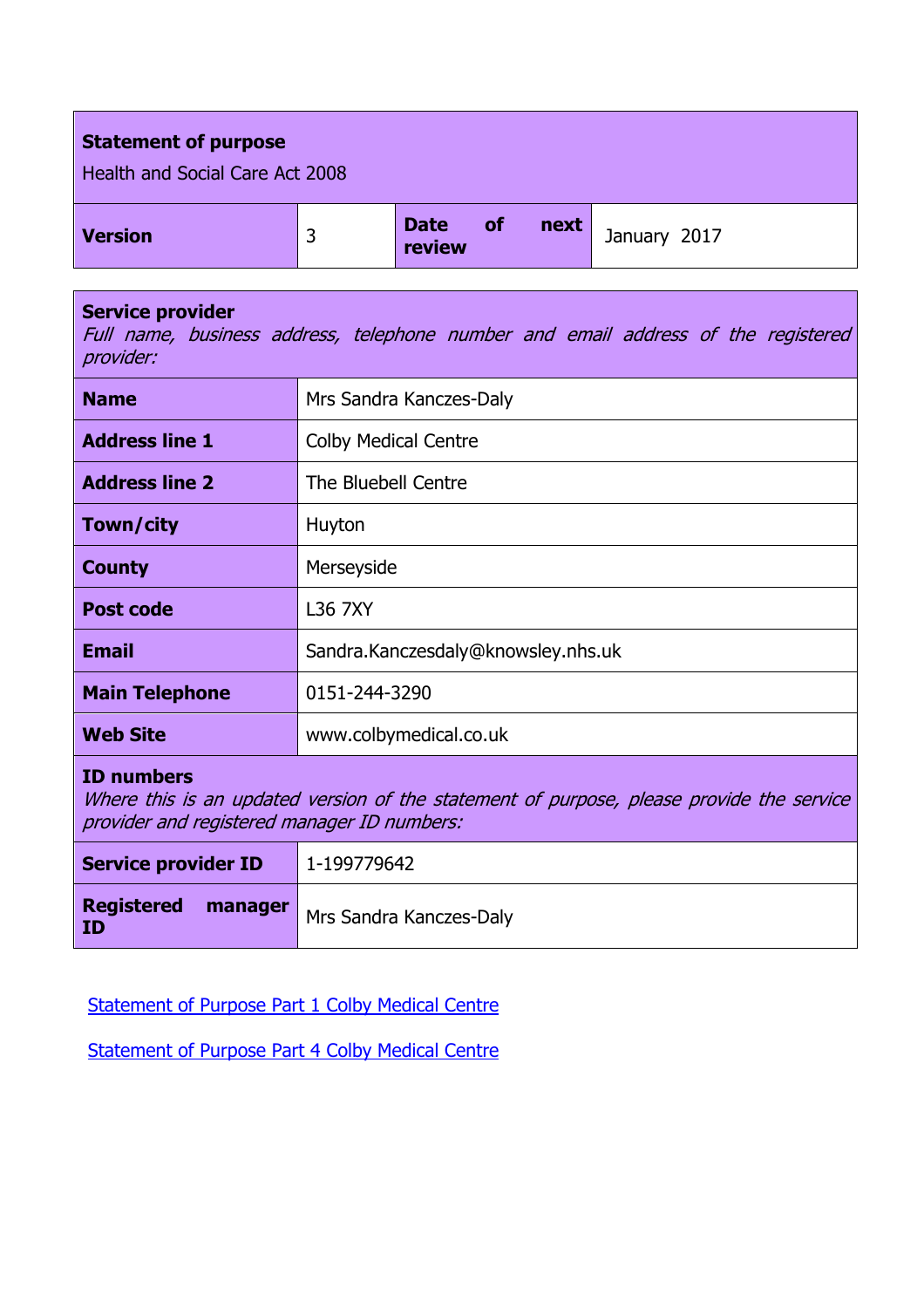## Aims and objectives

What do you wish to achieve by providing regulated activities? How will your service help the people who use your services?

Please use the numbered bullet points:

1. To provide the highest quality NHS general medical services available under the NHS

2. To ensure that patients are seen by the most appropriate healthcare professional as quickly as possible as dependant upon their presenting complaint

3. To focus on prevention of disease by promoting good health and prophylactic medicine

4. To provide patients with an experience and environment that is comfortable, friendly, professional and relaxing and covers all aspects of health and safety requirements

5. To understand and meet the needs of our patients, involve them in decisions about their care and encourage them to participate fully

6. To involve other professionals in the care of our patients where this is in the patient's best interests; for example, referral for specialist care and advice

7. To ensure that all members of our team have the right skills and training to carry out their duties competently

8. To continuously improve the lines of communication to patients using the latest technologies as appropriate

9. To develop new ways to educate and inform patients in order to encourage patients to be pro-active in their health and wellbeing

Statement of Purpose Part 2 Colby Medical Centre.doc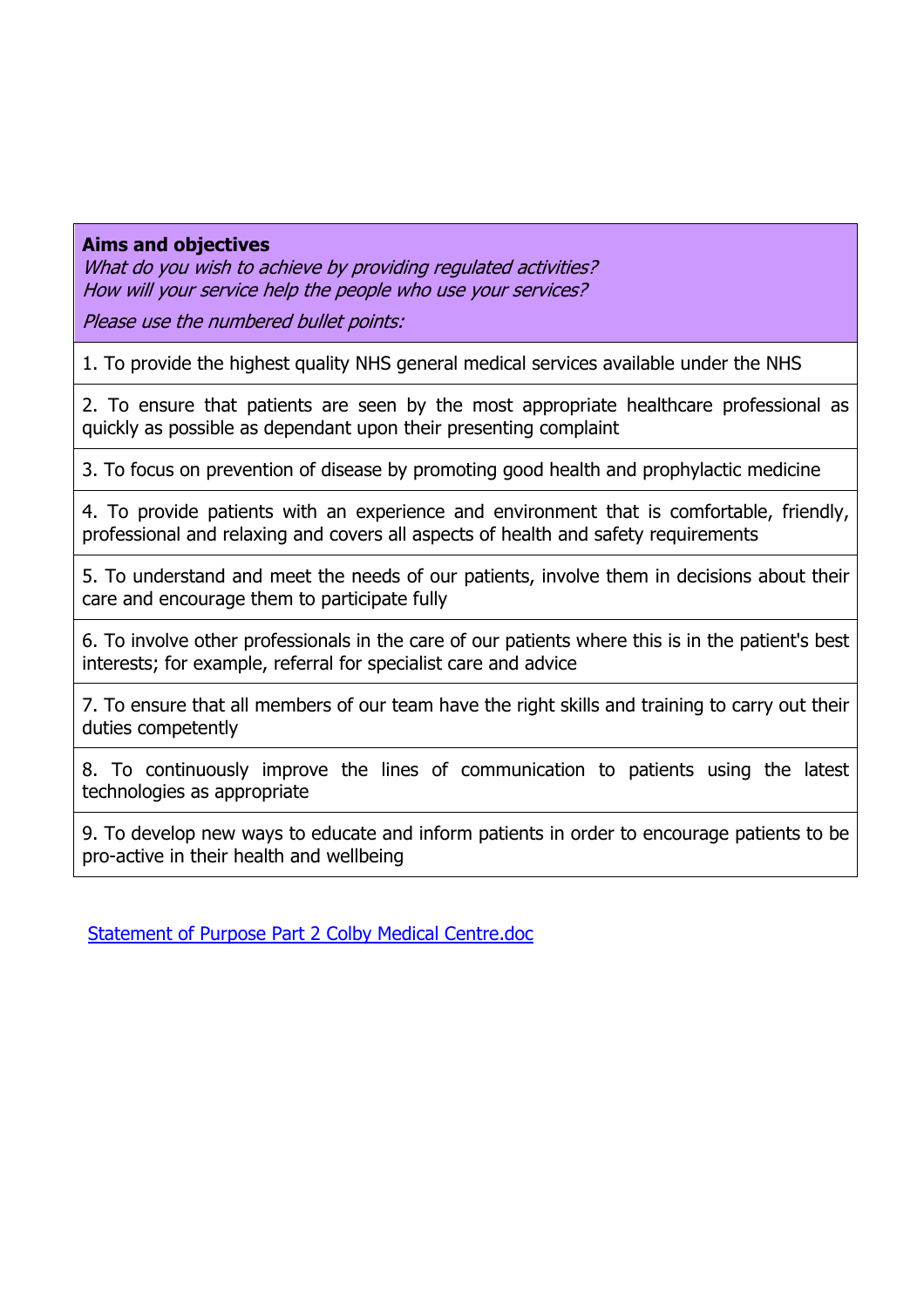| <b>Legal status</b>                                              |                                           |  |
|------------------------------------------------------------------|-------------------------------------------|--|
| <b>Individual</b>                                                | $\checkmark$ Yes                          |  |
| <b>Partnership</b>                                               | No.                                       |  |
| <b>List the names of all Partners</b>                            | Mrs Sandra Kanczes-Daly                   |  |
| Unlimited liability partnership<br>registered as an organisation | $\boxtimes$ Registered as an organisation |  |
| <b>Incorporated organisation</b>                                 | $\Box$ N/A                                |  |
| <b>Company number</b>                                            | N/A                                       |  |
| Are you a charity?                                               | ⊠ No                                      |  |
|                                                                  |                                           |  |
|                                                                  |                                           |  |
| Group structure (if applicable)                                  | N/A                                       |  |

Statement of Purpose Part 3 Colby Medical Centre

To provide a means for the general public to receive medical consultation, examination and diagnosis by a General Medical Practitioner, Nurse Clinician, Practice Nurse and other associated health service including, but not limited to, Midwifery, and Drug Team liaison at the surgery location.

The service is to be provided in courteous, peaceful, practical, professional and comfortable surroundings, which cover all Health & Safety and Infection Control requirements. The Practice will aim to provide the best possible healthcare within the scope of the NHS. It will be free at the point of use for the vast majority of services, however, any charges for services not covered by the NHS, will be made clear to the patient in advance of those services being carried out.

The Practice will strive to maintain patient equality at all times and all fully registered patients will be afforded the same level of service regardless of age, sex, disability, sexual preference, ethnicity, nationality or religious beliefs.

The Practice will strive to provide the very best in general medical services and prides itself on being a whole person centred diagnostic and management service. Our services will include, but not necessarily limited to, disease prevention, health promotion, management of acute and chronic illnesses, routine immunisations and travel health, family planning, cervical smears, ante-natal and post-natal care.

In order to provide the best possible healthcare, we need support from our patients, whereby they take responsibility for their own health and the Practice will continuously look at ways and means in order to enable them to do this, by educating and informing patients through our website as well as other lines of communication. The Practice will continue to looks at ways in which it can become more efficient without compromising on quality, however, patient support is needed to help us to achieve this.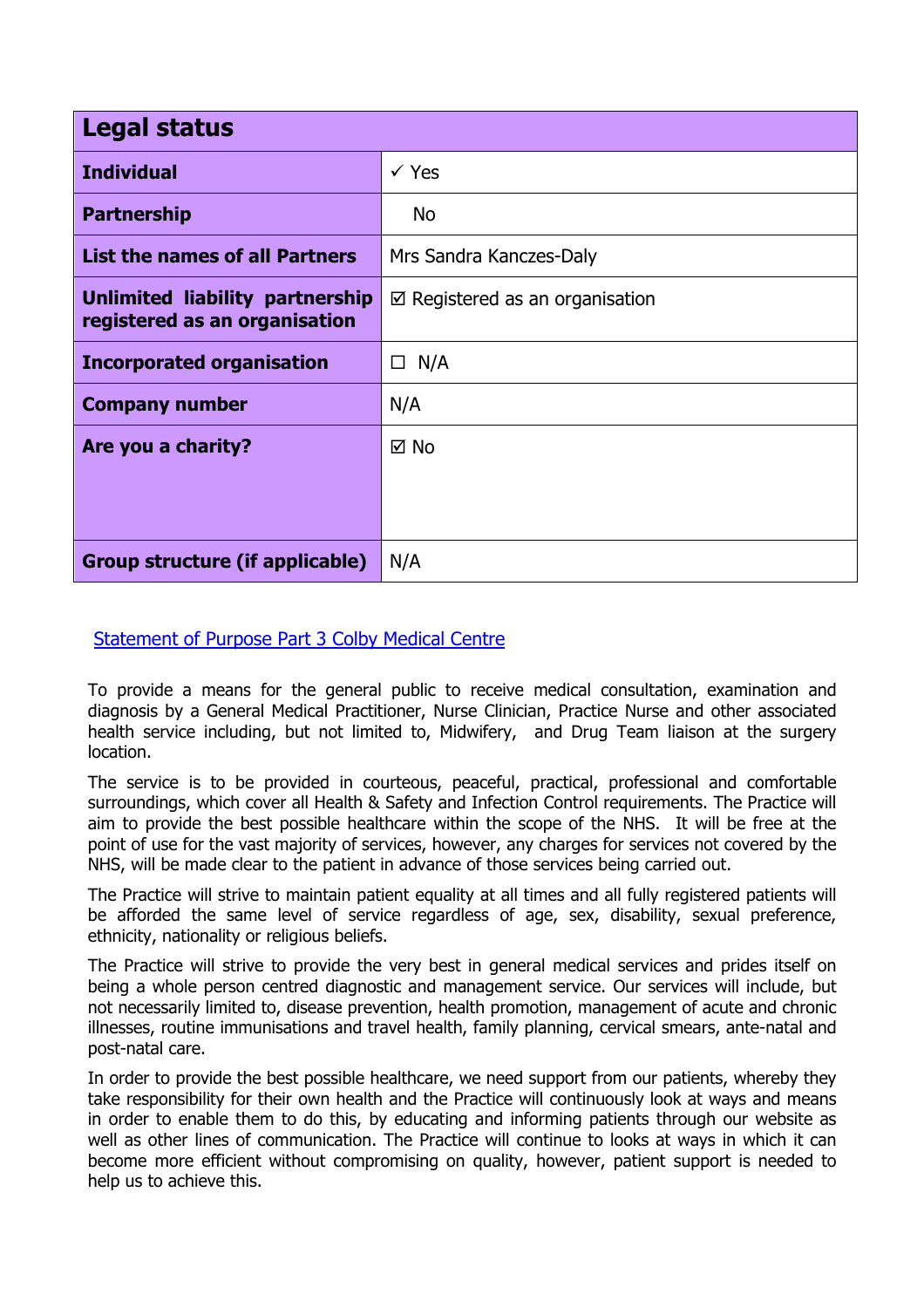The spiritual, social, psychological and physical aspects of each person are fully considered. The Practice seeks to meet the needs of people to understand and know about their own bodies, sharing the responsibility of each patient's healthcare equally. It achieves this by allowing patients time in a comfortable environment with a person who is knowledgeable and can help them in most areas of their medical requirements. If the Practice is not able to provide the expertise required on site, it will make referrals to the appropriate healthcare professionals in order to help the patient.

The Practice will offer a wide range of appointment times from early morning to late evening, Monday to Friday. UC24 Out of Hours Service is responsible for the Practice Patients outside of these hours, but a duty GP from the surgery will be available in case of emergency.

Emergency Equipment will be maintained and this includes a defibrillator, provision of oxygen, nebulisers and emergency medications. (within Practice Lift building premises).

The Practice will remain fully computerised and ensure that all clinicians have full access to all patients' notes as required.

Staff performance is constantly monitored with daily contact with our Manager and yearly appraisals. We identify training needs and ensure that all staff have the skills and knowledge required to perform their duties to the highest possible standard.

We will also maintain compliance with all legislative, industry and professional requirements.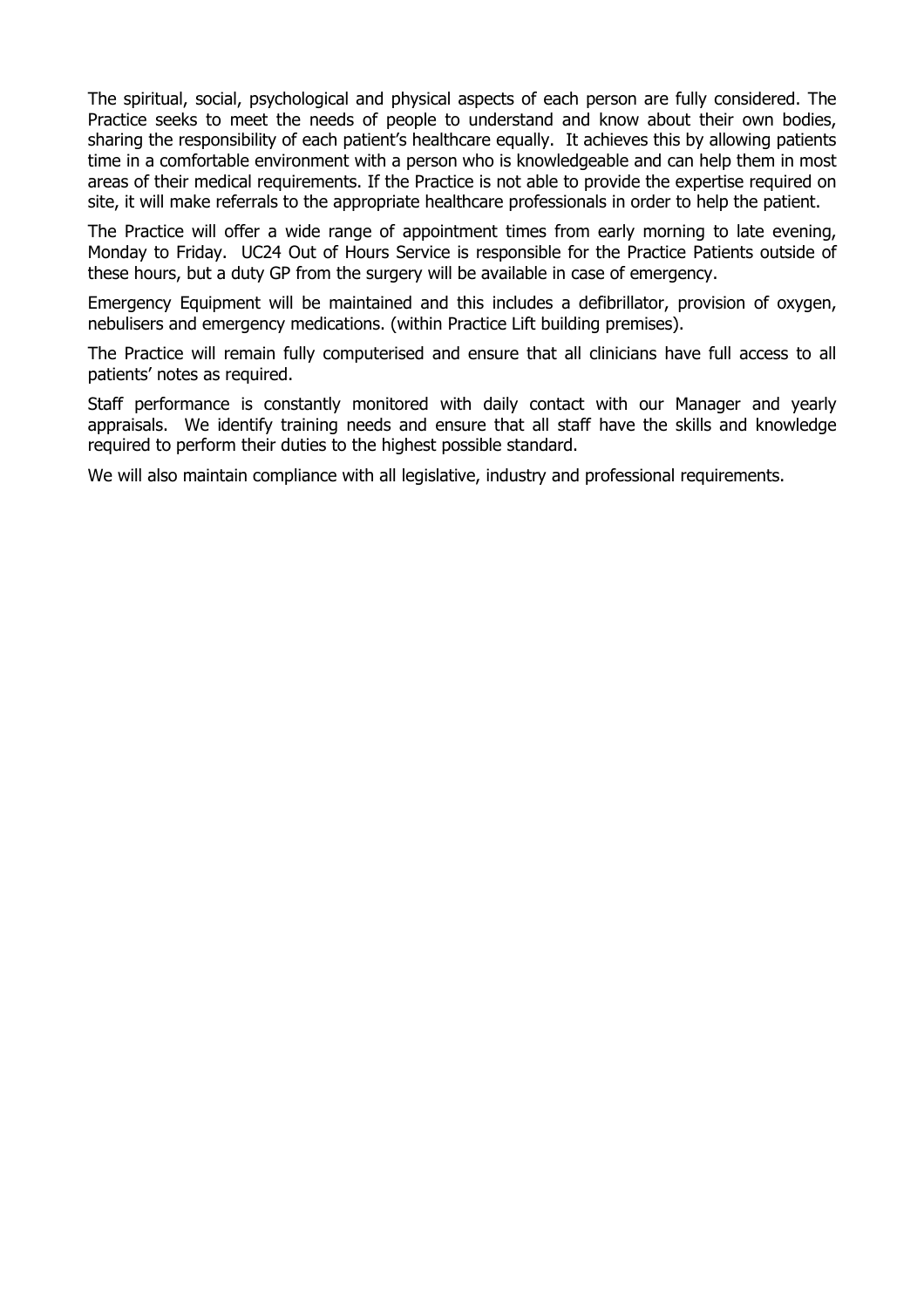### 2. The Name and Address of the Registered Provider

The name and address of the registered provider is Mrs Sandra Kanczes-Daly. Who is a member of the Medical Defence Union. Dr R Williams is also a member of The Medical Protection Society.

### 3. The Relevant Qualifications and Experience of the Registered Provider

The relevant qualifications and experience of Mrs Sandra Kanczes-Daly are as follows:

Advanced Nurse Practitioner, MSc.

Mrs Sandra Kanczes-Daly is the owner and contract holder of this innovative Nurse Lead Practice and has been working within Knowsley at a higher level since 1996. She is a qualified clinical teacher and a Warwick University trainer. She is currently a member of the local CCG clinical membership group and is working to improve the delivery of local services. Its aim is to develop new local primary care initiated services that will benefit the local community.

The relevant qualifications and experience of Mrs Sandra Kanczes-Daly are as follows: RGN; MSc in Clinical Nursing.

Dr R Williams has all the credentials required for the management of a General Practice. She is employed as GP providing cover and support throughout the working week and does regular clinical sessions each week.

#### 4. The Relevant Qualifications and Experience of the Staff working in the Establishment, or for the purposes of the Agency

Locum doctors may be asked to work on a self employed basis for the purposes of the Practice. Such doctors will be required to produce evidence of their CV, full qualification and registration of societies, medical indemnity insurance, General Medical Council certificates, Hepatitis B status and references where appropriate.

Where doctors or nurses are NOT in an NHS/Private employee status, their DBS status will be required.

#### 5. The Organisational Structure of the Establishment

Colby Medical Centre has 1 GP, Dr Rachel Williams. 1 Nurse Clinician, Mrs Sandra Kanczes-Daly. The Practice hours operate routinely from 8.00 am to 6.30 pm on week days, but does, however, hold weekly late night surgeries until 7.30 pm on Wednesdays. Late evening appointments are available to all patients who are registered with us.

Ann Cullen currently manages the Practice and the employees report directly to her.

Colby Medical Centre employs 1 practice nurse, and four admin/reception staff with a current vacancy outstanding..

#### 6. Practice Profile

Colby Medical Centre is a 2,200 list size Practice within Knowsley CCG.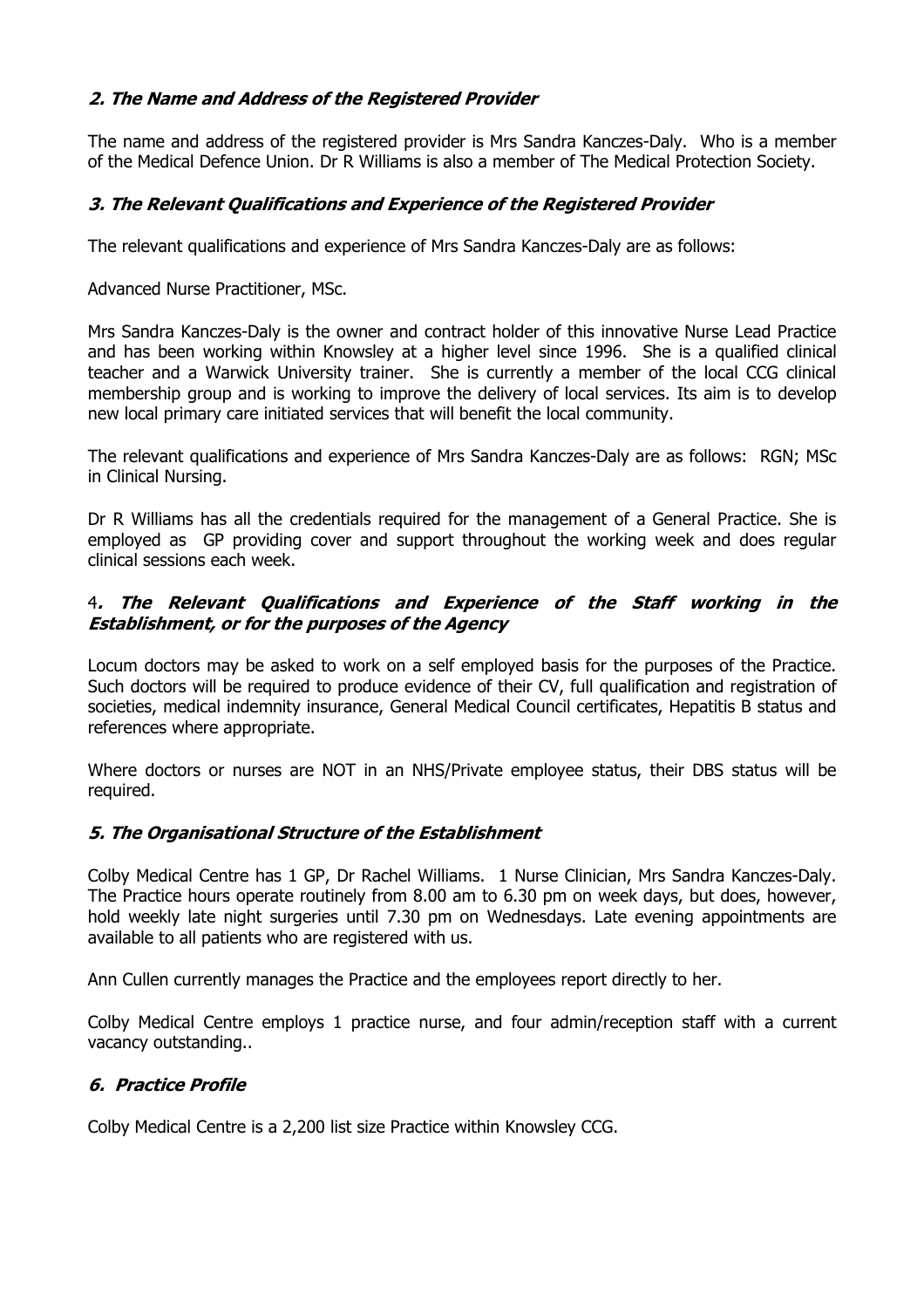#### 7. The kinds of treatment and any other services that are provided by General Practice **Services**

- Routine and urgent appointments with a healthcare professional
- Repeat and acute prescribing
- Management of chronic health conditions, including but not limited to Diabetes, Asthma, Coronary Heart Disease, Stroke, Hypertension, Chronic Obstructive Pulmonary Disease, Mental Illness and Epilepsy
- Immunisations e.g. routine, childhood and travel immunisations

#### 8. The Facilities which are available for the benefit of patients

- Ease of access to see a healthcare professional. We have early morning and evening appointments available
- A very pleasant, comfortable and clean environment is provided
- There are comfortable waiting areas where the patients can sit and relax whilst waiting to see the healthcare professional
- **EXECT** Limited free parking is available outside the premises (car park).
- Equipment facilities include a large library of books, the presence of equipment to aid diagnosis such as sphygmomanometers, eye charts, otoscopes, auroscopes, o2 saturation monitors, and urinalysis including microalbuminuria. Emergency provision in the form of a oxygen and emergency medications.
- The Practice is fully computerised and utilises Emis Web.

#### 9. Arrangements made for consultation with patients about the operation of Colby Medical Centre.

Consultation with patients concerning the operation of the Practice takes place during the registration appointment, where the contract is clearly described. During registration, the Practice leaflet is given to each patient and this outlines the working practices of the surgery. Patients have a right to access their own patient records.

The Practice does not have any in-patients and therefore arrangements being made for contact between in-patients and their relatives, friends and representatives is not relevant.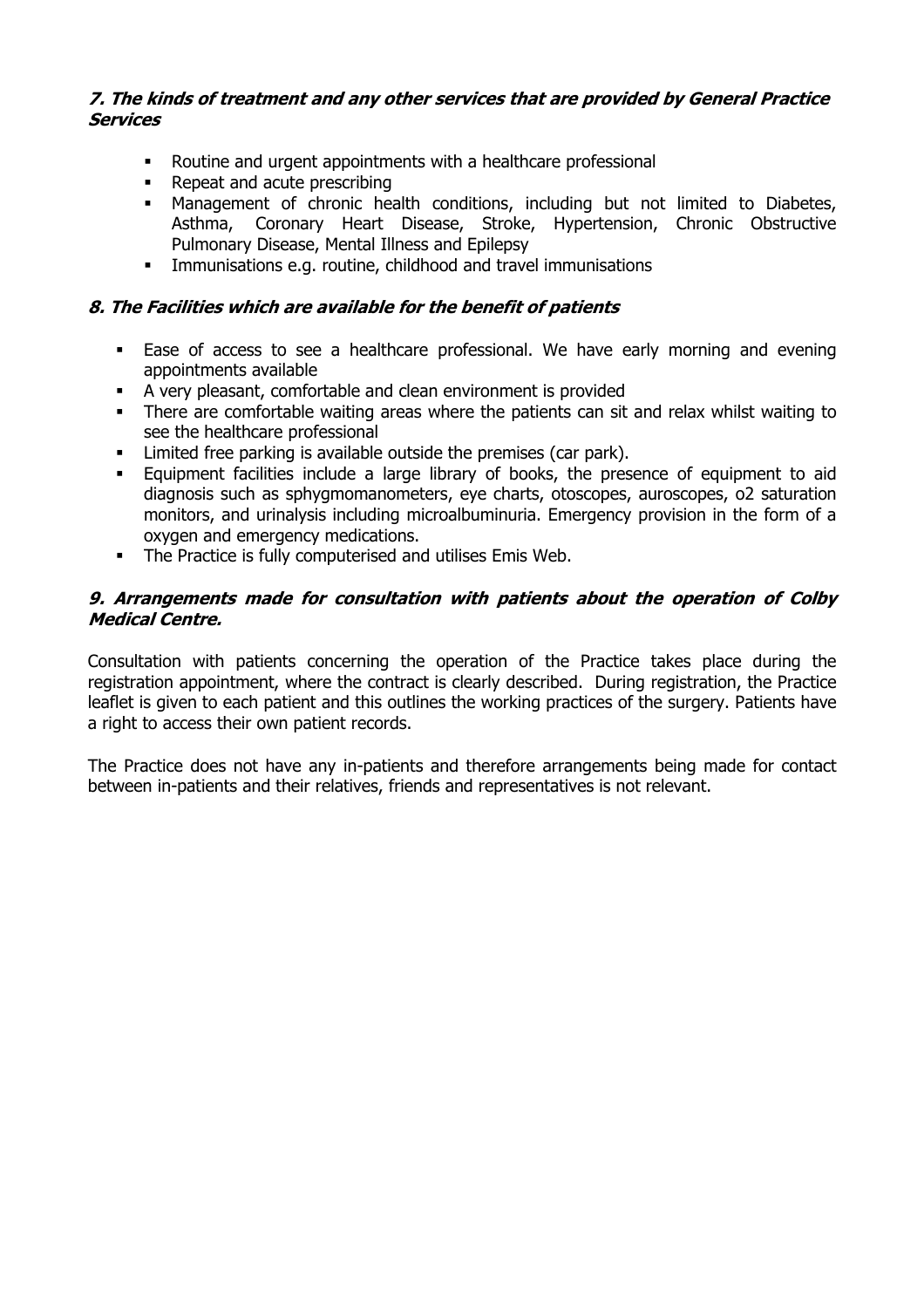### 10. Arrangements for dealing with complaints

This Practice operates a procedure for the investigation of complaints.

Making a complaint to the Practice in no way prejudices the right to complain.

Mrs Ann Cullen, Practice Manager manages the complaints procedure on behalf of the Practice.

A complaint should be submitted as soon as possible after the event giving rise to the complaint. The Practice will then ensure that all relevant details are recorded and arrange for the complaint to be investigated.

The Practice will acknowledge receipt of a complaint within 7 days and aim to report back within 28 days. If this is not possible the reason for the delay will be explained to and a revised date will be given for the completion of the investigation.

To confirm GMC registration or any of our medical staff you can contact The General Medical Council on 0207 9153630 or e-mail registrationhelp@gmc-uk.org

Colby Medical Centre CQC Registration Complaints Procedure.doc

#### 10. Arrangements for respecting the privacy and dignity of patients

The consulting rooms are completely segregated away from the Reception area.

Patients are interviewed on a one-to-one basis in the surgery setting. The whole ambience is of relaxation and comfort. The examination couch is fully screened. The windows have full blinds and complete confidentiality is retained. Great respect is given to the dignity of each patient. If the patient wishes, it would be possible to have a chaperone. This aspect of care is covered in the registration appointment. No patient is ever examined without their full consent.

For those patients who do not speak English, consent has to be obtained via a third party, who is usually a family member, and who can translate. Alternatively, Language Line can be used.

Colby Medical Centre Patient Dignity Policy.doc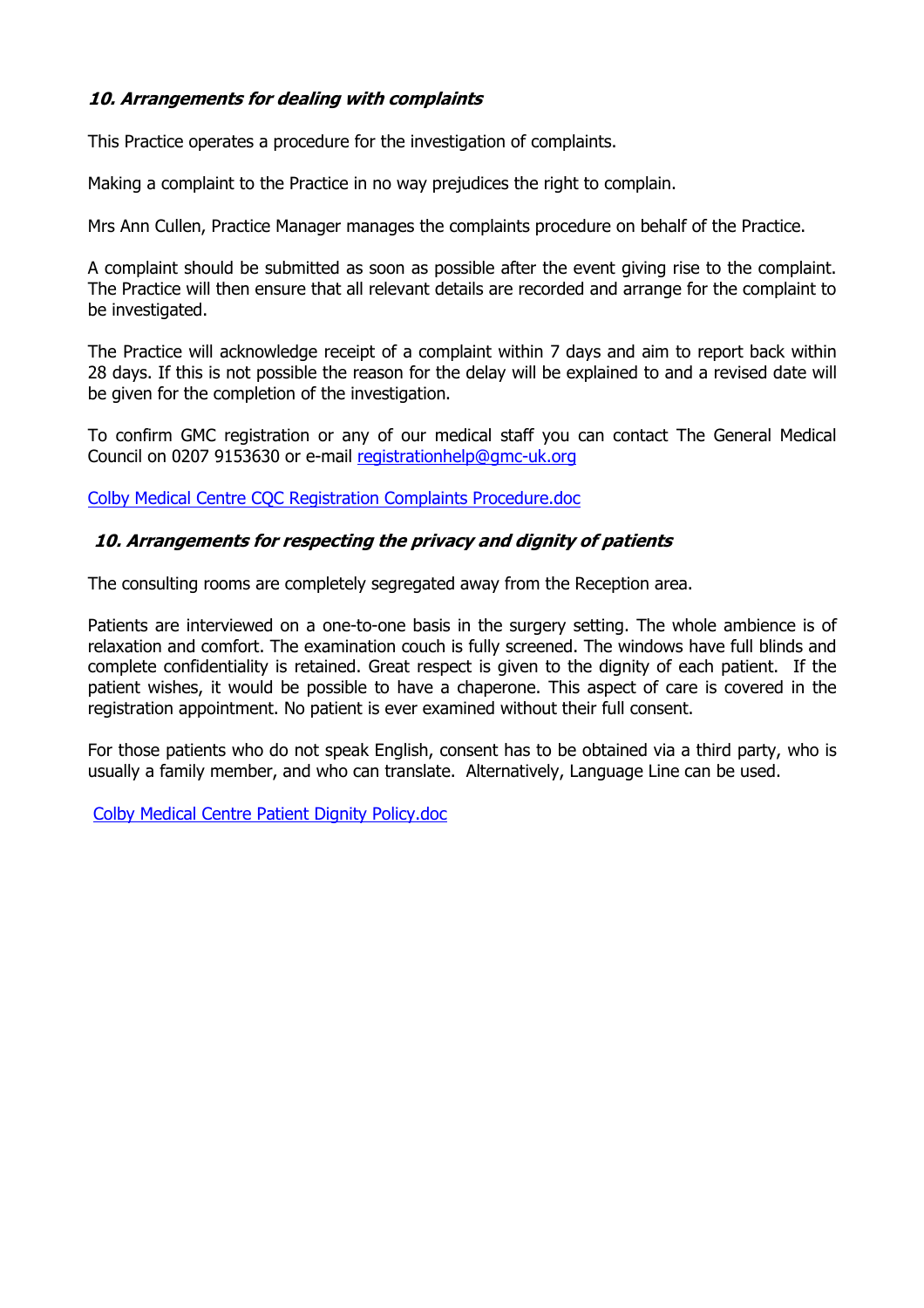### 11. Confidentiality

Everyone working for Colby Medical Centre must keep information about patients confidential, so that the patient can feel able to talk to anyone in the Practice freely. Also by law, we must protect information about you.

All staff at Colby Medical Centre have signed a confidentiality agreement

Colby Medical Centre Patient Confidentiality.doc

The Practice can supply information to other people or organisations only:

- with the Patient consent, or
- in accordance with the principles of medical confidentiality here described.

This does not apply if the Patient cannot be identified from the information. There are strict rules to prevent people being identified by mistake.

The Practice have to comply with court orders.

#### What information does the Practice hold?

When the patient receives care the Practice will ask for information which is recorded in computerised health records. This helps the Practice to give relevant care and treatment. The Practice keeps this information and details of the treatment, because it may be needed if the patient is seen again. Usually information is stored on the Practice computer system and medical records systems so that it can be traced more easily when needed. It also helps the Practice to keep statistics. These systems are kept highly secure.

#### How may information about the Patient be used?

It will be used by the members of staff treating the Patient. Some information, such as name and address, may be used to make arrangements for care, such as to make an appointment. The Patient may be receiving care from other people as well as Colby Medical Centre. To work together for the benefit of the Patient, the Practice may need to share some information. The Practice only does this with organisations providing care for the Patient and only when it is known it will be used under the same restrictions that the Practice applies to itself.

Anyone who receives information from the Practice is also under a legal duty to keep it confidential, unless the Patient agrees otherwise.

The Practice will regularly check that the care it offers is the best it can give by conducting patient surveys, audits, comparing against other Practices in the CCG and QoF points. Unless the Patient objects, medical records may be used by other medical professionals. If the Patient makes a complaint about their care, those investigating the complaint will be able to see those records. Sometimes the law requires doctors to pass on information, for example, to notify a birth or death, notify infectious diseases or in child protection cases. The Practice can also release information in certain circumstances for the protection of the public. For example, release information to help the investigation of violent crime but not of routine non-violent crime.